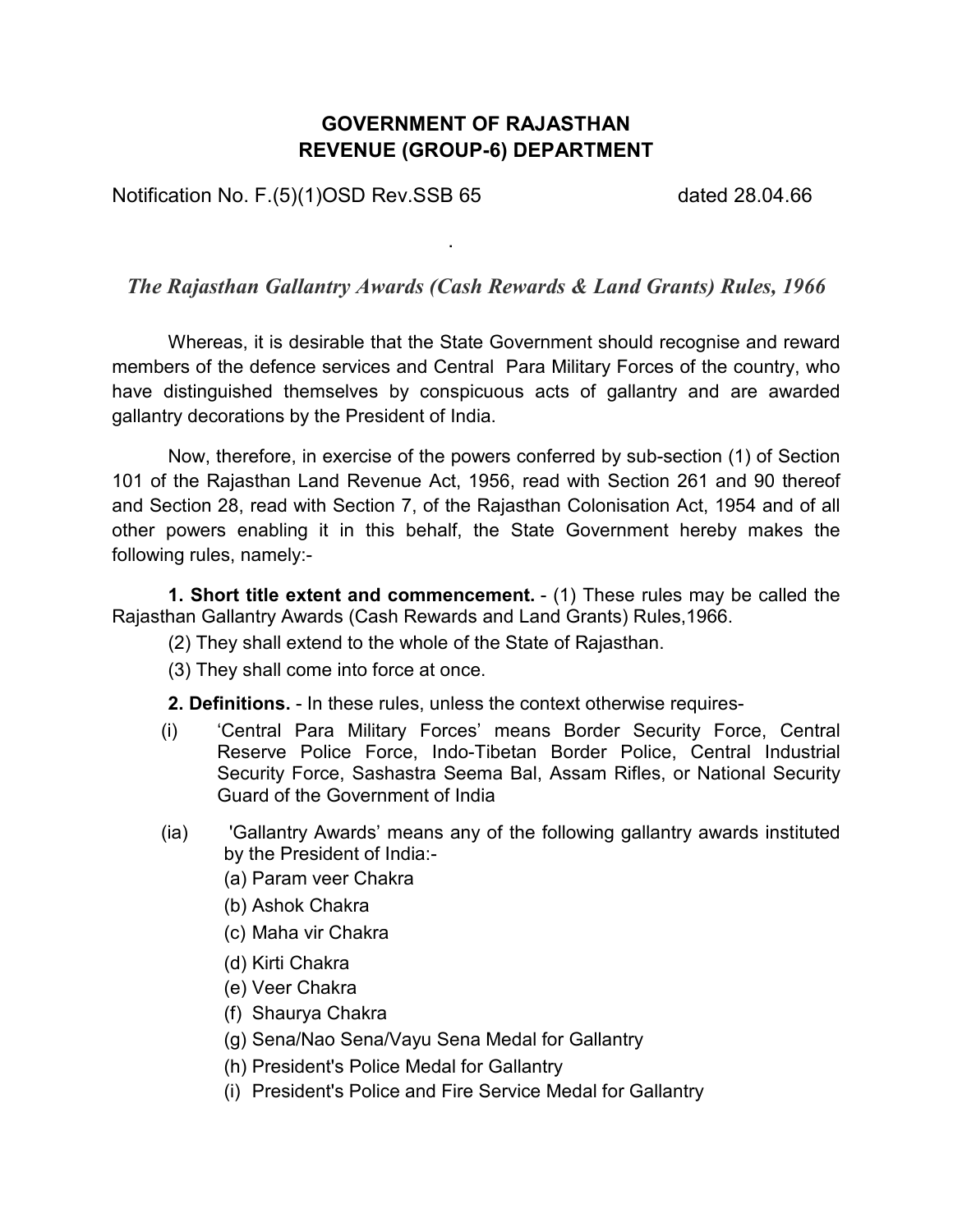- (j) President's Fire Service Medal for Gallantry
- (k) President's Home Guards and Civil Defence Medal for Gallantry
- (l) Police Medal for Gallantry
- (m) Fire Service Medal for Gallantry
- (n) Home Guards and Civil Defence Medal for Gallantry.
- (ii) 'Grant' means a land grant made under these rules: and a 'grantee' means a person to whom such grant is made;
- (iii) **'**शौर्य पुरस्कार धारक' से ऐसा व्यक्ति अभिप्रेत है जिसे शौर्यता पुरस्कार प्रदान किया गया है तथा जो राजस्थान का है या राजस्थाम में अधिवसित है अथवा जो भारत का नागरिक है और जिसने युद्ध के दौरान राजस्थान में कहीं भी लड़ाई के मैदान में साहस प्रदर्शित करने के आधार पर शौर्य पुरस्कार प्राप्त किया है।
- (iv) 'Reward' means a cash reward granted under these rules.

**3. Applicability of these rules.** - These rules shall govern the grant of cash rewards and lands grants for holders of gallantry award, whose gallantry award became effective on or after the first day of November, 1962.

Provided that in the case of holders of President's Police and Fire Service Medal for Gallantry, President's Home Guards and Civil Defence Medal for Gallantry, Fire Service Medal for Gallantry, Home Guards and Civil Defence Medal for Gallantry, the provisions of this rules shall be applicable only for those gallantry awards holders, who receive the said Gallantry Awards on or after the publication of the Rajasthan Gallantry Awards (Cash Rewards and Lands Grants) (Amendment) Rules, 2008.

Provided further that in case of the members of the Central Para Military Forces, the provisions of these rules shall be applicable only for those gallantry awards holders, who receive the said gallantry awards on or after the publication of the Rajasthan Gallantry Awards (Cash Rewards and Land Grants) (Amendment) Rules, 2009.

**4. Scale of rewards and grants.** - (1) The scale of rewards and grants admissible to the holder of a gallantry award shall be as follows:-

| (a) Param veer Chakra | Rs. 2,25,000/- in cash and 25 Bighas<br>of irrigated land in Indira Gandhi Nahar<br>Pariyojna Phase-II or Rs. 2.00 lakhs in<br>cash in lieu of land. |
|-----------------------|------------------------------------------------------------------------------------------------------------------------------------------------------|
| (b) Ashok Chakra      | Rs. 2,00,000/- in cash and 25 Bighas<br>of irrigated land in Indira Gandhi Nahar<br>Pariyojna Phase-II or Rs. 2.00 lakhs in<br>cash in lieu of land. |
| (c) Maha vir Chakra   | Rs. 1,50,000/- in cash and 25 Bighas<br>of irrigated land in Indira Gandhi Nahar<br>Pariyojna Phase-II or Rs. 2.00 lakhs in<br>cash in lieu of land. |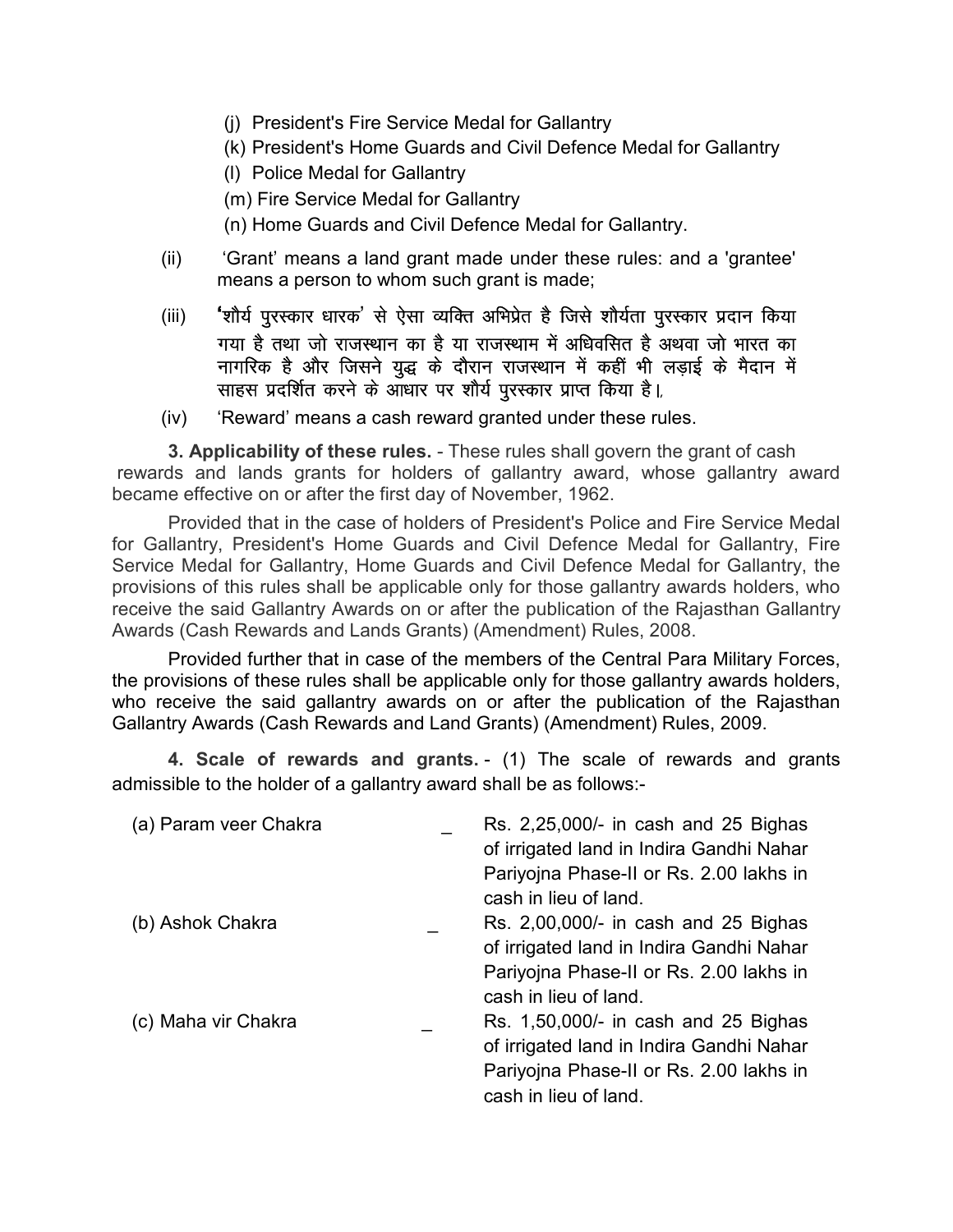| (d) Kirti Chakra                                                               | Rs. 1,20,000/- in cash and 25 Bighas<br>of irrigated land in Indira Gandhi Nahar<br>Pariyojna Phase-II or Rs. 2.00 lakhs in<br>cash in lieu of land. |
|--------------------------------------------------------------------------------|------------------------------------------------------------------------------------------------------------------------------------------------------|
| (e) Vir Chakra                                                                 | Rs. 1,00,000/- in cash and 25 Bighas<br>of irrigated land in Indira Gandhi Nahar<br>Pariyojna Phase-II or Rs. 2.00 lakhs in<br>cash in lieu of land. |
| (f) Shaurya Chakra                                                             | Rs. 75,000/- in cash and 25 Bighas of<br>irrigated land in Indira Gandhi Nahar<br>Pariyojna Phase-II or Rs. 2.00 lakhs in<br>cash in lieu of land.   |
| (g) Sena/Nao sena/Vayu sena<br><b>Medal for Gallantry</b>                      | Rs. 30,000/- in cash and 25 Bighas of<br>irrigated land in Indira Gandhi Nahar<br>Pariyojna Phase-II or Rs. 2.00 lakhs in<br>cash in lieu of land.   |
| (h) President's Police Medal<br>for Gallantry                                  | Rs. 1,00,000/- in cash and 25 Bighas<br>of irrigated land in Indira Gandhi Nahar<br>Pariyojna Phase-II or Rs. 2.00 lakhs in<br>cash in lieu of land. |
| (i) President's Police and<br>Fire Service Medal for Gallantry                 | Rs. 75,000/- in cash and 25 Bighas of<br>irrigated land in Indira Gandhi Nahar<br>Pariyojna Phase-II or Rs. 2.00 lakhs in<br>cash in lieu of land.   |
| (i) President's Fire Service<br><b>Medal for Gallantry</b>                     | Rs. 50,000/- in cash and 25 Bighas of<br>irrigated land in Indira Gandhi Nahar<br>Pariyojna Phase-II or Rs. 2.00 lakhs in<br>cash in lieu of land.   |
| (k) President's Home Guards and<br><b>Civil Defence Medal</b><br>for Gallantry | Rs. 50,000/- in cash and 25 Bighas of<br>irrigated land in Indira Gandhi Nahar<br>Pariyojna Phase-II or Rs. 2.00 lakhs in<br>cash in lieu of land.   |
| (I) Police Medal for Gallantry                                                 | Rs. 50,000/- in cash and 25 Bighas of<br>irrigated land in Indira Gandhi Nahar<br>Pariyojna Phase-II or Rs. 2.00 lakhs in<br>cash in lieu of land    |
| (m)Fire Service Medal for<br>Gallantry                                         | Rs. 30,000/- in cash and 25 Bighas of<br>irrigated land in Indira Gandhi Nahar<br>Pariyojna Phase-II or Rs. 2.00 lakhs in<br>cash in lieu of land    |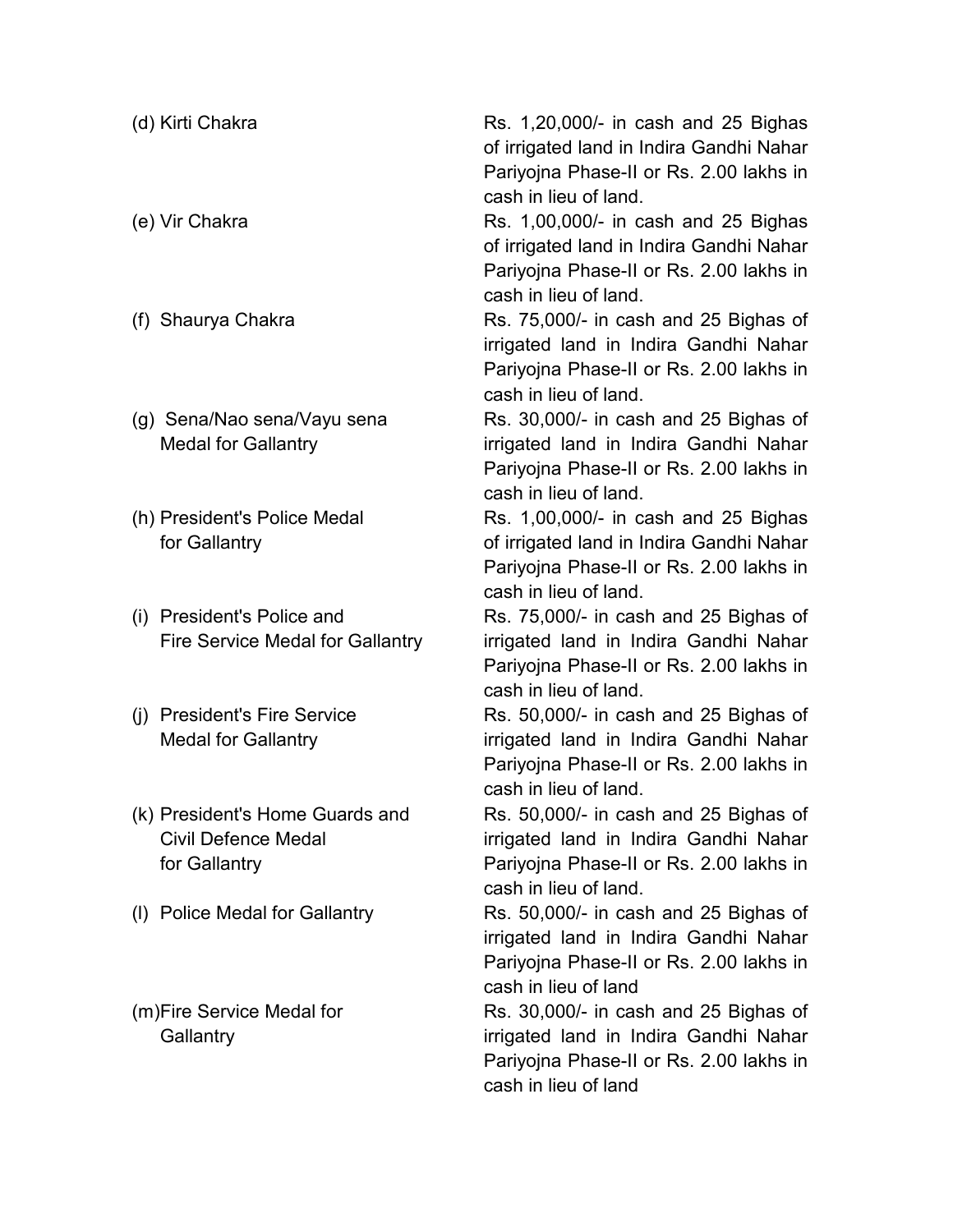(n) Home Guards and Civil Defence Medal for Gallantry Rs. 30,000/- in cash and 25 Bighas 'of irrigated land in Indira Gandhi Nahar Pariyojna Phase-II or Rs. 2.00 lakhs in cash in lieu of land

 Provided that in case of Sena/ Naosena/ Vayusena, above facilities shall be provided only to those who are given medal only for Gallantry:

 Provided further that the person, who received the gallantry awards prior to the publication of the Rajasthan Gallantry Awards (Cash rewards and Land Grant) (Amendment), Rules 2008 hereinafter referred to as the "Said Amendment Rules" shall be entitled to the Cash Rewards and Land Grants as per the provisions of Rule 4 applicable prior to the commencement of the "Said Amendments Rules".

(2) Deleted by notification dated 04.06.10

**5. Conditions of grant.** - The grant shall be subject to the following conditions:-

(1) The Rajasthan Colonisation (General Colony) Conditions, 1955 issued under sub-section (2) of section 7 of the Rajasthan Colonisation Act, shall mutatis mutandis apply to the grant.

(2) No premium or reserved price shall be charged but rent shall be chargeable as under:

| (a) for the first two years<br>from the date of allotment               | No rent                                                            |
|-------------------------------------------------------------------------|--------------------------------------------------------------------|
| (b) for the next three<br>Years                                         | One-half of the sanctioned rent rate<br>applicable to the land.    |
| (c) after the completion<br>of five years from<br>the date of Allotment | Full rent at the sanctioned rent rates<br>applicable to the lands. |

(3) Betterment levy shall be charged from the allottee which may be applicable for the Rajasthan Canal Project Area.

(4) The grantee shall have no right, to alienate, in any manner, the whole or any part of the grant within a period of ten years from the date of allotment.[

(5) The grant shall be subject to good behavior and continued royalty to the Union of India on the part of the grantee and his heirs, who may hold the grant after his death in the case of breach of these conditions of which the State Government shall be the sole judge, the grant shall be liable to resumption:

 Provided that no order for the resumption of grant shall be made unless the persons concerned is given an opportunity of being heard.

**6. Posthumous awards.** - In the case of posthumous awards, or on the death of the holder of a gallantry award before the sanction of reward and grant under these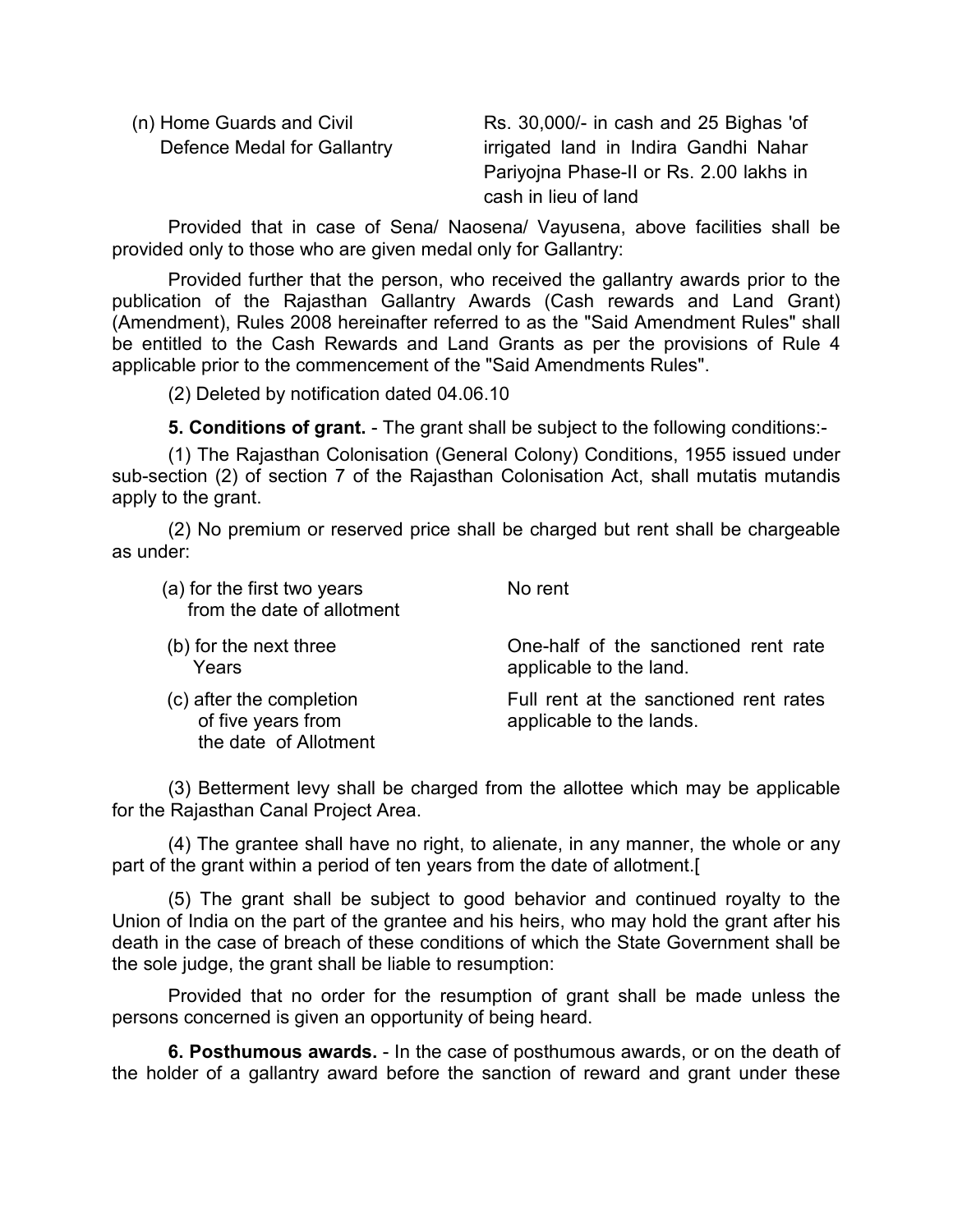rules, the reward and the grant shall be made to the heirs of the deceased in the order of succession recognized by the personal law by which he was governed.

7. **Application for reward and grant.** - (1) As soon as the Gallantry Award is published in the Gazette of India, the holder of the gallantry award or his heirs as the case may be, may apply of the Collector to the Distt. Concerned in which the said holder or his heirs reside or resided.

(2) The application shall be in the form of Annexure 'A' to these Rules and shall be accompanied by a copy of the citation of the gallantly award. It shall be verified by the Records Office concerned.

(3) On receipt of the application duly verified by officer-in-charge, Records Office, the Collector shall send the same to the Director, Sainik Kalyan Vibhag, Rajasthan, Jaipur to issue sanction in form of Annexure 'B' of these rules and draw and disburse the amount to the applicant.

(4) As for allotment of land, the Collector shall write to the Commissioner, Colonisation, Bikaner for allotment of land to the applicant in accordance with these rules. A copy of this letter shall be endorsed to the applicant.

(5) On receipt of the intimation from the Collector the Colonisation Commissioner, shall proceed to allot land to the applicant forthwith according to the scale prescribed in these rules.

**8. Applications by certain categories of holders of gallantry awards.** - Holders of gallantry awards whose awards become effective on or after the first day of November, 1962, but who have not received the awards in accordance with these rules may submit their applications to the Collector of the District, concerned in the prescribed manner.

**9. Repeal and savings.** - On and from the date of commencement of these rules, all rules, regulations, orders and circulars regarding reward and grants t o holder of gallantry awards shall stand superseded in so far as the matters therein contained are covered by the provisions of these rules:

 Provided that such repeal shall not affect anything done or any action taken under the provisions of the repealed rules, regulations or circulars:

 Provided further that nothing therein contained shall affect any rules, regulations, orders or circulars regarding grant of rewards or land grant to persons to whom British decoration such as Victoria Cross, the George Cross, the Distinguished Service Order, the Military Cross etc. were made before the commencement of the Constitution of India.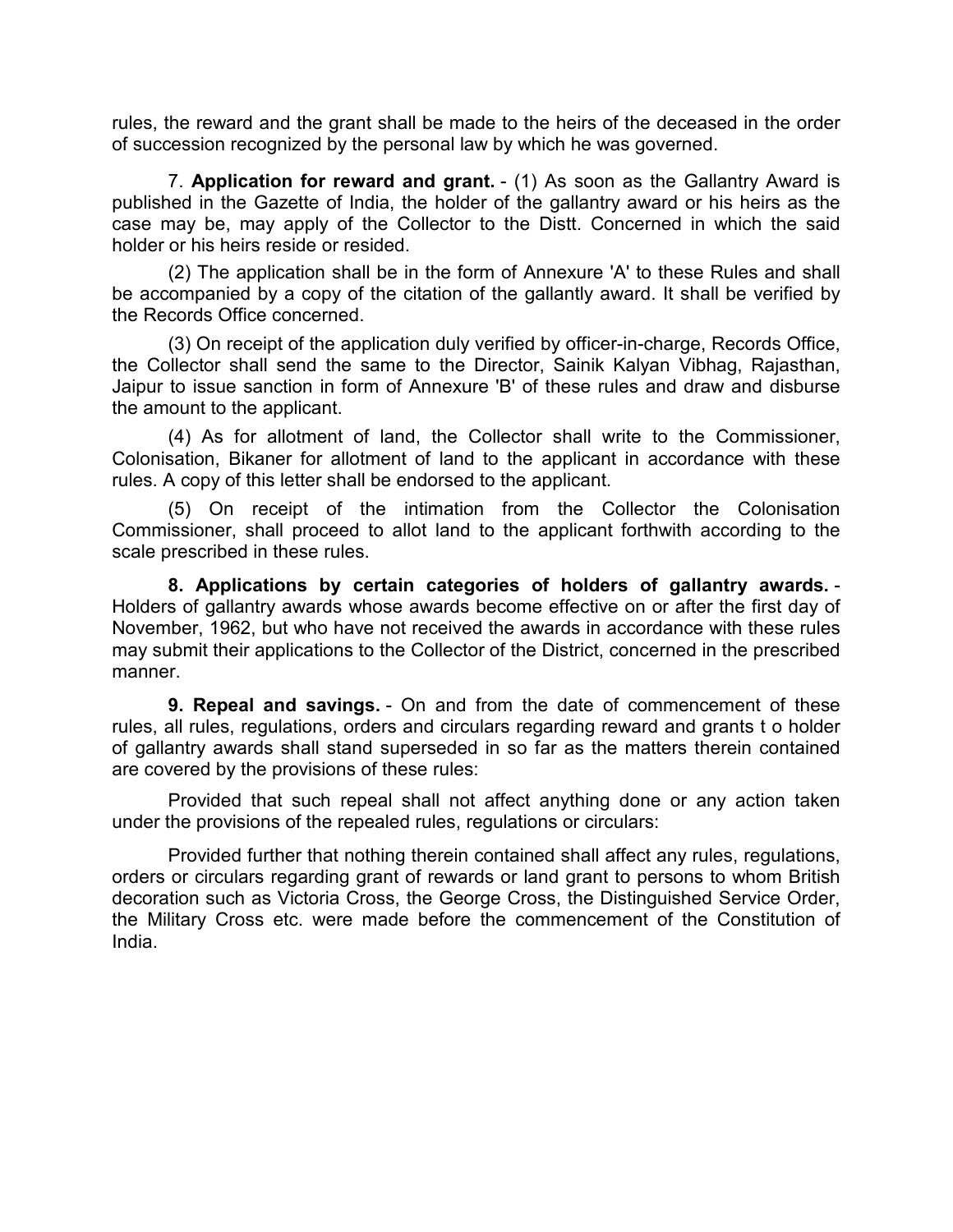#### **Annexure 'A'**

# *Application for cash Reward and Land Grant under Rule. 7*

| 1. Name of the applicant                                                            |
|-------------------------------------------------------------------------------------|
| 2. Rank                                                                             |
| 3.Unit                                                                              |
| Service Records                                                                     |
| 5. Particulars of Next of Kin as entered in the<br>Service Records                  |
| 6. Gallantry award                                                                  |
| 7 Particulars of the Citations of the Award                                         |
| Project Area where the applicant would like<br>land to be granted under these Rules |

I certify that the particulars given above are true to the best of my knowledge.

Signature of the applicant

The above particulars have been verified from the Records of this office, and it is hereby certified that they are correct.

> Officer-in-charge Records Office

#### **[Annexure 'B']**

 Office of the Sainik Kalyan Vibhag, Rajasthan, Jaipur Sanction No. ............................ Dated .............. In respect of No. ............................ Rank ................. Name ............................ Unit .................................. Who has been awarded ....................................................................................................................... In accordance with provisions of these rules, is hereby sanctioned cash grant of Rs. .....................

The Expenditure is detiable to the following Head :-